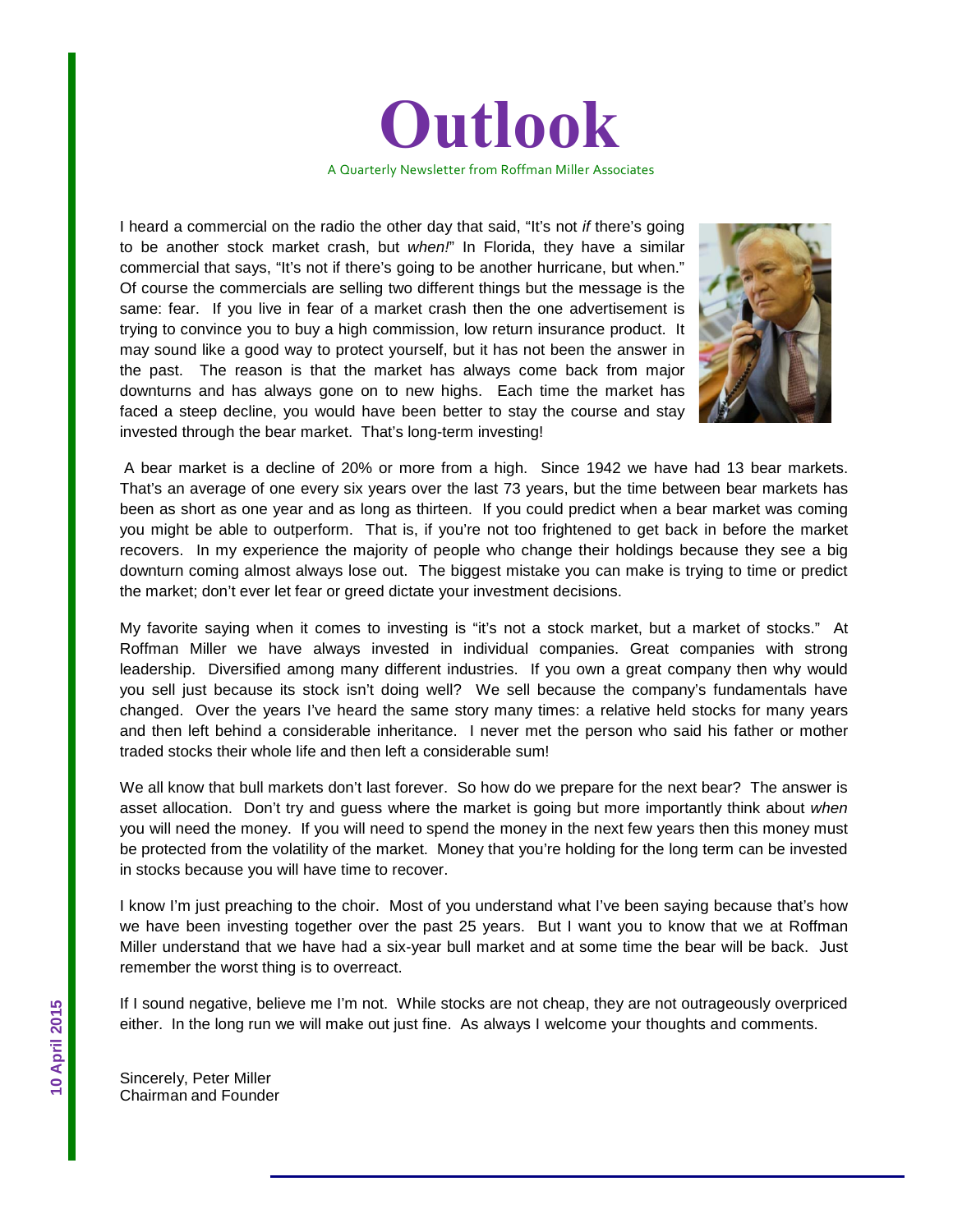### **Protecting your Personal Information**

We take the safeguarding of your personal information very seriously at Roffman Miller. We maintain administrative, technical and physical safeguards reasonably designed to ensure the security and confidentiality of our client's personal information.

How we are protecting you assets:

- We do not share your personal information with anyone, without permission from you or as dictated by law, as stated in our Privacy Policy
- We use passwords, firewalls and encryption technology to protect personal information on our computer systems. This includes encryption of information sensitive emails
- We limit access to certain client information and software applications to necessary personnel
- We maintain rules about taking client information out of the office and the disposal of client information
- We have polices in place that state the above and more, and we provide training to our employees on privacy and security of the client's personal information

We expect our third party providers to adhere to a certain level of confidentiality. Any provider that may have access to our client's information must sign a confidently agreement. Schwab is our most important partner. Below is some general information about how websites are protected, as Schwab's is, and more specifically how Schwab is protecting your personal information.

In general, how do you determine if the website you are on is secure and authentic?

- First the URL will be **https** as opposed to **http**
- Second there will be **lock icon**  $\blacksquare$  on the page; depending on what browser you are working with it will appear in different locations. You should always click on the icon, don't assume because it is there the site is secure. By clicking the icon you will able see the details of the site's security certificates.

If you see these items when you are logging into a site, it should be secure. Just note that sometimes the https and the lock do not appear until you try to **log in** to your personal account information as all the pages on the site may not need to be secure.

Schwab is not only using the highest level security certificates, they use advanced technology including 128-bit Secure Sockets Layer (SSL3) encryption. You can find out more about this and Schwab's security practices by searching *Schwab Safe* on their website.

If for some reason you want an even higher level of security, Schwab offers a free token, pictured here, that you can use to log into your Schwab account. Besides a user name and password, you would need the new number generated by your assigned token each time you wanted to log into your account. All of us at Roffman Miller use them to log into the Schwab Institutional site.



And don't forget, neither Schwab nor any financial company - banks, insurance, credit card - will ask for any personal financial information by email or text.

Paulette Greenwell Vice President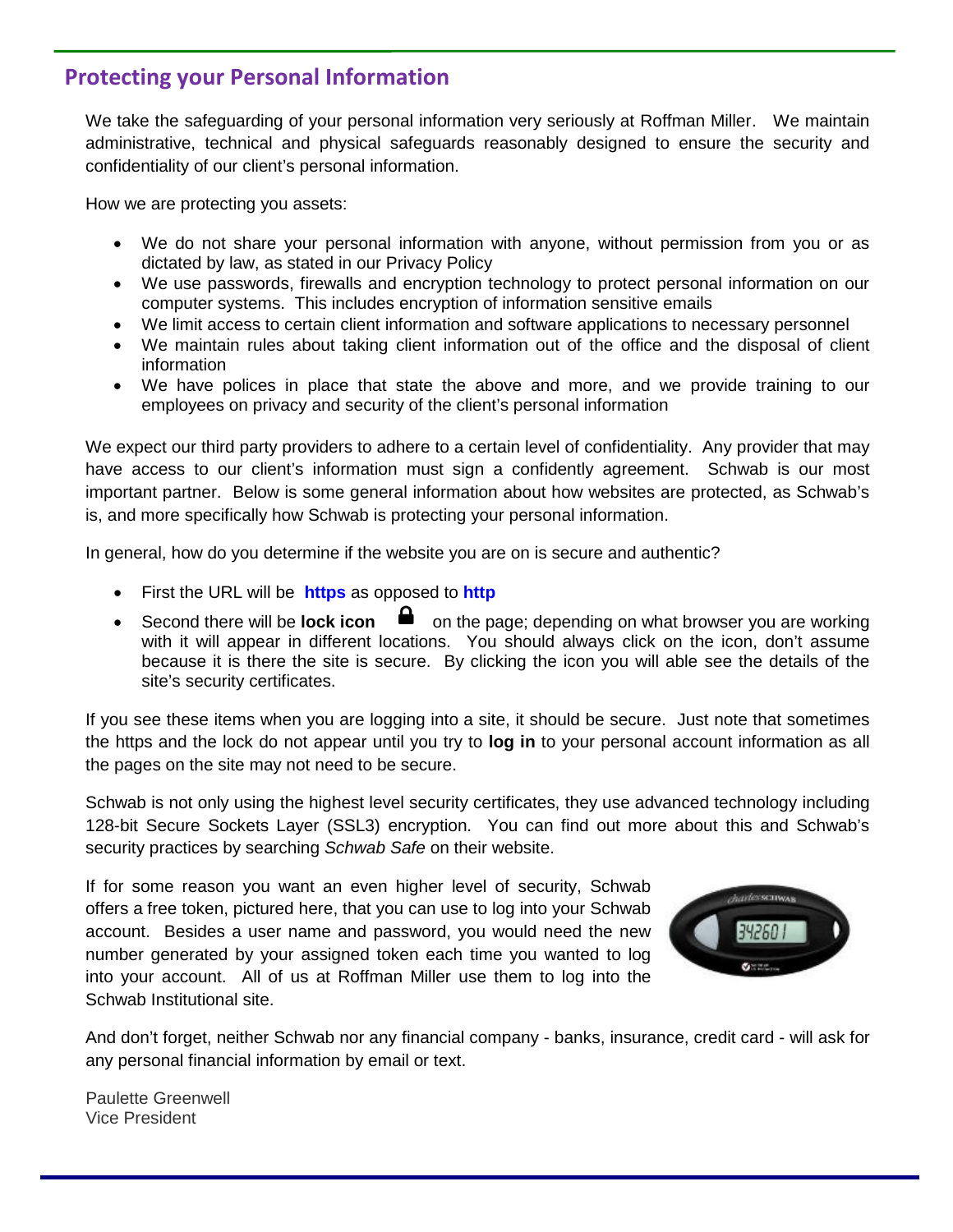### **Texas Makes the Best Chips, Part II**

"Texas Makes the Best Chips, Part I" was an article I wrote last year about Texas Instruments (maker of semiconductor chips). I called it 'Part I' knowing at the time that I would ultimately follow up with a column about PepsiCo, the parent company of both Pepsi-Cola and Frito-Lay.



Although PepsiCo celebrates 50 years in business this year, its roots go much further back. Pepsi was first formulated by a North Carolina drugstore owner in 1893. The Frito Company emerged in 1932 out of a home kitchen in Austin, Texas. And H.W. Lay Co. was coincidentally the 1932 brainchild of Herman Lay, who at one time traveled throughout the southern United States selling potato chips out of his car. When the companies merged in 1965, total combined revenue was \$510 million. Today that figure is over \$66 billion – obviously a lot has happened in 50 years.

Throughout the past half-century, PepsiCo has had to adapt to the shifting consumer landscape here in the U.S., build new capabilities, and invest in and expand into new geographies.

In 1997 PepsiCo spun off its restaurant business as Yum! Brands, which still operates the Taco Bell, KFC, and Pizza Hut brand fast food chains. As a part of the separation deal these chains have lifetime contracts to distribute only PepsiCo beverages.

Today the company is a global juggernaut, with international sales representing 49% of total revenue for 2014. Beverages make up 47% of sales worldwide. As the growth in carbonated beverages has slowed over the past two decades, faster growing categories like water, juices, and sports drinks have picked up the slack. The \$1 billion beverage brands at PepsiCo include Gatorade, Tropicana, and Aquafina in addition to Pepsi, diet Pepsi, Mountain Dew, and Starbucks ready-to-drink beverages (through a parnership with Starbucks). Pepsi, with a 24% market share, has a slight lead over Coke in beverage distribution in the U.S., but trails in the international markets.

Since 2012, food has represented more than half of global sales, accounting for 53% of the total in 2014. PepsiCo competes mainly in the salty snack aisle, and pretty much owns the market with a 36.4% share of the U.S. retail channel. In this category, Pepsi's \$1 billion dollar brands are long established and quite familiar: Fritos, Tostitos, Doritos, Cheetos, Lays, and Ruffles. In August 2001 the company purchased the Quaker Oats company, a subsidiary which also accounts for \$1 billion in annual revenue (the prize in that acquisition was Gatorade, owned by Quaker at the time. Gatorade is now PepsiCo's 4<sup>th</sup> largest global brand in terms of sales, sells over \$1 billion by itself, and represents 75% of the U.S. sports drink market).

As I've mentioned many times before, all large companies need to constantly evaluate their cost structure and look for efficiencies in administration, manufacturing, and distribution. They also have to keep innovation at a high level or they get surpassed by smaller, faster enterprises that can respond quicker to changing consumer needs and technologies. CEO Indra Nooyi is only the  $5<sup>th</sup>$  chief executive to lead the firm. Over the past nine years, she has overseen a change from the once widely decentralized business to one of 'global leverage and local execution.' That sounds like business school jargon, but when you need to purchase commodities like sugar, salt, and wheat in quantities like Pepsi does, you need to think about your global cost structure. However, when you are making products in Asia or Africa to suit the local flavors and wallets, you must think and act locally. In terms of results, Pepsi delivered \$1 billion

in cost savings last year and believes it can do the same each year from 2015-2019. Cutting costs like that is extremely important in a time period where commodity costs are volatile, energy and transportation costs were going higher, foreign economies were weak, and currency fluctuations were working against them. At the same time they delivered organic revenue growth of 4%.

At Roffman Miller we look for companies that can endure, grow, and reward shareholders. Pepsi is one of only 77 publicly traded companies to remain on the Fortune 500 list since 1965. Last year the company increased the annual dividend for the 42<sup>nd</sup>



consecutive year, and that, combined with share buybacks, totaled \$8.7 billion returned to shareholders, a 36% increase over 2013. There is a lot of pressure from activist investors these days to split PepsiCo back into two companies: a high-growth food company and a slower-growth, cash producing beverage company. Nooyi and her team feel confident that the synergies lost by such a transaction – in distribution, pricing, advertising, etc. – far outweigh any benefit shareholders might get by choosing one half over the other. We agree with management and continue to like Pepsi for growth and income.

Mark Frombach, Chief Investment Officer